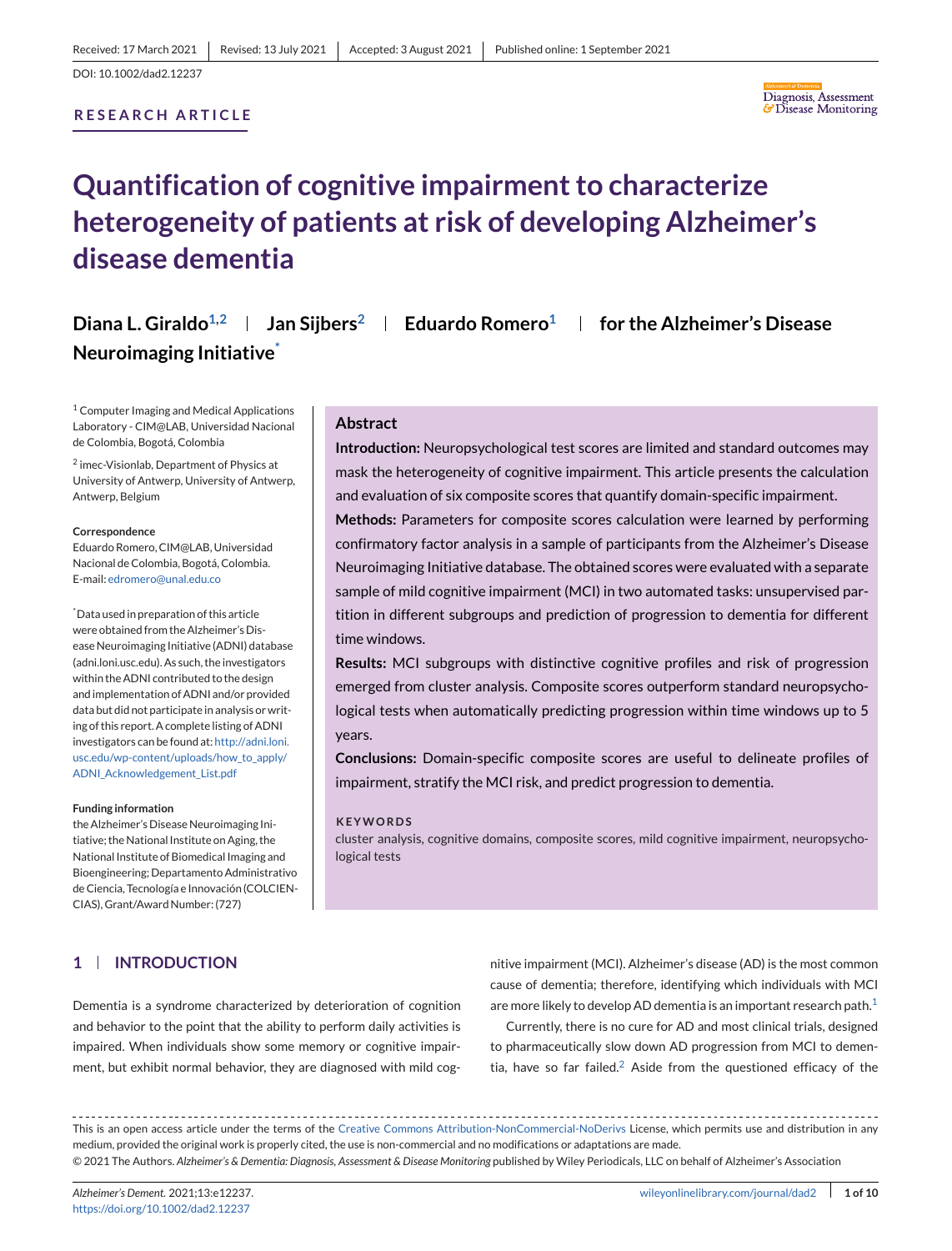tested treatments, other possible reasons for failures may come from two sources. First, heterogeneity of recruited participants, including advanced AD and variable MCI manifestations, or participants without any underlying pathology. $2$  Second, standard cognitive outcomes, set as endpoints, might be highly variable and not sensitive enough to detect subtle cognitive performance changes. $2,3$  This is the case of the widely used Alzheimer's Disease Assessment Scale—Cognitive subscale (ADAS-Cog), that has shown high variability and poor sensitivity, likely by measurement errors, patient heterogeneity, and ceiling effects of its subscores, making some subscores uninformative in patients at early stages. $3-5$ 

Composite outcomes computed with informative subscores from one or multiple tests have been demonstrated to be more robust and sensible measures to detect cognitive and functional changes in MCI. $^{3,4}$  $^{3,4}$  $^{3,4}$ However, single composite scores may mask the heterogeneity of cognitive impairment.

Patients diagnosed with MCI show varying levels of impairment in different cognitive domains beyond memory, including language, visuospatial skills, attention, and executive function. $6-8$  This heterogene-ity is likely linked to differences in the clinical evolution.<sup>[9,10](#page-8-0)</sup> Therefore, evaluation of domain-specific changes could help to identify individuals at greater risk of progressing to dementia.

Composite scores for measuring specific domain impairment have been proposed for memory<sup>[11](#page-8-0)</sup> and executive function.<sup>[12](#page-8-0)</sup> These scores mitigate the effect of measurement errors for individual items while combining informative subscores from multiple tests. Evaluation of these two previously proposed scores demonstrated they show better performance than individual test scores in detecting domain changes over time and predicting conversion from MCI to dementia.<sup>[11,12](#page-8-0)</sup>

This article presents a data-driven framework combining and weighting subscores from the neuropsychological test battery to calculate a set of domain-specific composite scores that quantify impairment in six domains: memory, language, visuospatial abilities, executive functioning, orientation, and attention. The weighting scheme was obtained by estimating the parameters of a multifactor model with confirmatory factor analysis (CFA). The usefulness of the developed composite scores in MCI was evaluated in two different tasks using machine learning methods. First, the set of composite scores was taken as input for unsupervised cluster analysis, aiming to identify different subgroups of individuals in the MCI sample. Second, we tested the ability of composite scores to predict progression from MCI to dementia within specific time windows, ranging from 1 to 5 years, and compared the performance against standard outcomes.

# **2 METHODS**

The data-driven methodology presented here is divided into two parts. The first consists of learning the parameters for subscore standardization and domain scores calculation. The second evaluates the composite scores in two automated tasks: clustering of patients diagnosed with MCI and predicting progression to dementia.

#### **RESEARCH IN CONTEXT**

- 1. **Systematic review**: We used PubMed and Google scholar to search in the literature for works investigating cognitive heterogeneity in mild cognitive impairment (MCI) patients.We found these works depend on individual subscore measures that are sensitive to measurement errors and domain-specific composite scores have not been used for this task. In the same direction, we also found that standard outcome measures for clinical trials and patient monitoring mask the cognitive heterogeneity of patients diagnosed with MCI.
- 2. **Interpretation**: We present a set of six domain-specific composite scores to characterize the cognitive state of MCI patients. Using these measures in cluster analysis, four subgroups of MCI were identified that exhibit different risk of progression to Alzheimer's disease (AD) dementia. The combination of proposed domain scores perform better than standard outcomes in the automated prediction of progression.
- 3. **Future directions**: Future research includes (1) the study of associations between domain scores and AD-specific biomarkers to improve the understanding of underlying mechanisms causing the cognitive impairment and (2) longitudinal evaluation of scores to delineate the paths of impairment progression.

# **2.1 Participant data**

Data was provided by the Alzheimer's Disease Neuroimaging Initiative (ADNI) database. ADNI is a public–private partnership with the primary goal of testing whether brain imaging, biological markers, and clinical and neuropsychological assessment can be combined to measure the progression of MCI and early AD. The dataset herein used comprised 680 patients with MCI and 668 cognitively unimpaired (CU) participants. The demographics and characteristics of these groups are presented in Table [1,](#page-2-0) corresponding to the first visit with complete information. Subscores from nine different tests were used in the present study, namely: ADAS-Cog,<sup>[13](#page-8-0)</sup> Mini-Mental State Examina-tion (MMSE),<sup>[14](#page-8-0)</sup> Montreal Cognitive Assessment (MoCA),<sup>[15](#page-8-0)</sup> Rey Auditory Verbal Learning Test (AVLT), Logical Memory test immediate and delayed,<sup>[16](#page-8-0)</sup> Clock Drawing test,<sup>[17](#page-8-0)</sup> Category Fluency test,<sup>[18](#page-8-0)</sup> Trail Making A and  $B$ ,<sup>[19](#page-8-0)</sup> and one of the naming tests depending on its availability: Boston Naming Test<sup>20</sup> or Multilingual Naming Test.<sup>[21](#page-8-0)</sup>

# **2.2 Data partition**

The ADNI sample was split following the two methodological parts: learning and evaluation. For the learning set, 60% of the CU sample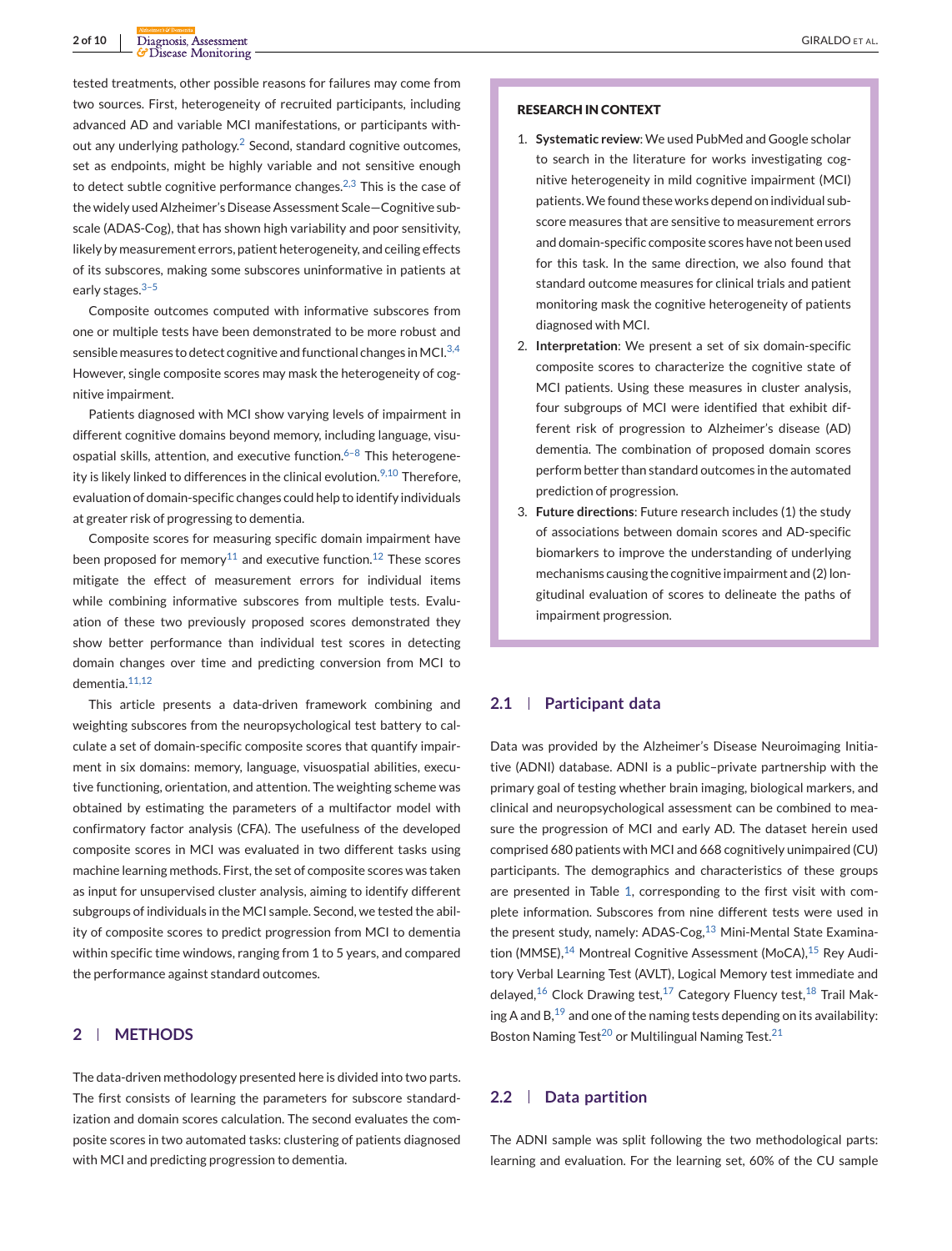<span id="page-2-0"></span>**TABLE 1** Description of sets used in each step of the methodology, including the percentage of carriers of the *ε*4 allele of the apolipoprotein E (*APOE*) gene, and distributions of total scores for the Mini-Mental State Examination (MMSE), Clinical Dementia Rating–Sum of Boxes (CDR-SoB), and the Alzheimer's Disease Assessment Scale–Cognitive subscale (ADAS-Cog)

|                                   | Learning set<br>$CU (n = 668)$ |                 | <b>Evaluation set</b><br>MCI ( $n = 680$ ) |                 |  |
|-----------------------------------|--------------------------------|-----------------|--------------------------------------------|-----------------|--|
|                                   |                                |                 |                                            |                 |  |
|                                   | Normative data<br>$(n = 400)$  | $CFA (n = 268)$ | <b>Evaluation</b><br>$(n = 272)$           | $CFA (n = 408)$ |  |
| Sex (% female)                    | 54.5                           | 59.3            | 44.5                                       | 40.7            |  |
| Age (mean $\pm$ SD)               | $73.4 \pm 6.9$                 | $72.6 \pm 8.0$  | $72.6 \pm 8.2$                             | $72.8 \pm 7.8$  |  |
| APOE $\varepsilon$ 4 (% carriers) | 31.0                           | 28.9            | 43.8                                       | 46.7            |  |
| $CDR-SoB$ (mean $\pm$ SD)         | $0.05 \pm 0.17$                | $0.05 \pm 0.15$ | $1.51 \pm 1.04$                            | $1.50 \pm 0.98$ |  |
| MMSE (mean $\pm$ SD)              | $29.2 \pm 1.1$                 | $28.9 \pm 1.2$  | $27.9 \pm 1.8$                             | $28.0 \pm 1.7$  |  |
| ADAS-Cog (mean $\pm$ SD)          | $10.0 + 4.7$                   | $11.1 + 4.5$    | $16.4 + 6.8$                               | $15.0 + 6.8$    |  |

Abbreviations: ADAS-Cog, Alzheimer's Disease Assessment Scale–Cognitive subscale; *APOE*, apolipoprotein E; CDR-SoB, Clinical Dementia Rating–Sum of Boxes; CFA, confirmatory factor analysis; CU, cognitively unimpaired; MCI, mild cognitive impairment; MMSE, Mini-Mental State Examination; SD, standard deviation.

(*n* = 400) was taken as normative data for subscore standardization, while the remaining 40% ( $n = 268$ ) and 40% of the MCI sample ( $n = 272$ ) were used to learn the parameters for calculating the composite scores with CFA. The evaluation set corresponded to the remaining 60% of MCI participants ( $n = 408$ ), for which composite scores were calculated using the parameters from the learning set.

# **2.3 Subscore standardization**

Given the heterogeneous scales of neuropsychological tests, some of the scales were inverted to ensure that increasing values correspond to poorer performance. An initial set of 50 subscores (File A in supporting information) were transformed into standardized regression based (SRB) z-scores using the parameters learned from a normative sample. Specifically, each subscore was regressed on age and years of education with the group of 400 CU participants. Then, the regression coefficients and residual standard deviation were used to calculate the SRB z-scores for all participants, including CU and MCI patients.

The subscore from the naming test after a semantic clue (BMCUED) was dropped from further analysis because higher values, after scale inversion, can be associated with poor performance or perfect performance without the cue.

# **2.4 Derivation of domain scores**

The estimation of composite measures for six different domains was done by proposing and testing a factor model, which links a set of subscores from multiple tests with six domains: memory, language, visuospatial abilities, executive functioning, orientation, and attention (see Figure [1\)](#page-3-0). Before establishing a factor model, variability of subscores and pairwise correlations were examined in the data partition used for CFA. Subscores whose variance was inflated by a few outliers were not included in the model, neither were the subscores showing no significant correlation (greater than 0.25) with any other one and were not evaluating a similar task (see File A). The factor model was proposed taking into account what subscores evaluate, but also the number of previous works that performed factor analysis on similar neuropsycho-logical test batteries.<sup>[11,12,22,23](#page-8-0)</sup> The hypothesized model was tested and its parameters were estimated using CFA with the unweighted least squares estimator. Model fit was evaluated by the root mean square error of approximation (RMSEA) and the Tucker-Lewis index (TLI).

With the factor model parameters, the unobserved factor scores are calculated as linear combinations of standardized z-scores.<sup>[24](#page-9-0)</sup> The weights were estimated by minimizing the portion of the observed variance that is not explained by the factors (see File B in supporting information). The resulting estimated factor values quantify dysfunction of the different domains included in the model. The learned set of weights can be used to calculate the domain-specific scores of new observations once they have been transformed into SRB *z*-scores.

# **2.5 Clustering the MCI sample**

By exploring the existence of MCI subgroups with an unsupervised clustering method, the six composite scores expose different cognitive profiles in the MCI sample. Specifically, the partition around medoids (PAM) method, also known as k-medoids, iteratively splits the data set in k clusters, being the k representative points the most central points (medoid) in each cluster, and the remaining points assigned to the cluster with the nearest representative point. $25$ 

Here, we incorporated the relations between domains by weighting the distance between two subjects with the estimated covariance between factors, thereby ensuring that the largest variance dimensions contribute more to the differences between subjects.

The number of clusters was set by revising a collection of 30 indices<sup>26</sup> for multiple options of k from 2 to 10. Cluster stability for these possible partitions ( $2 \le k \le 10$ ) was also evaluated following a bootstrap approach. For a given partition in k subgroups, this process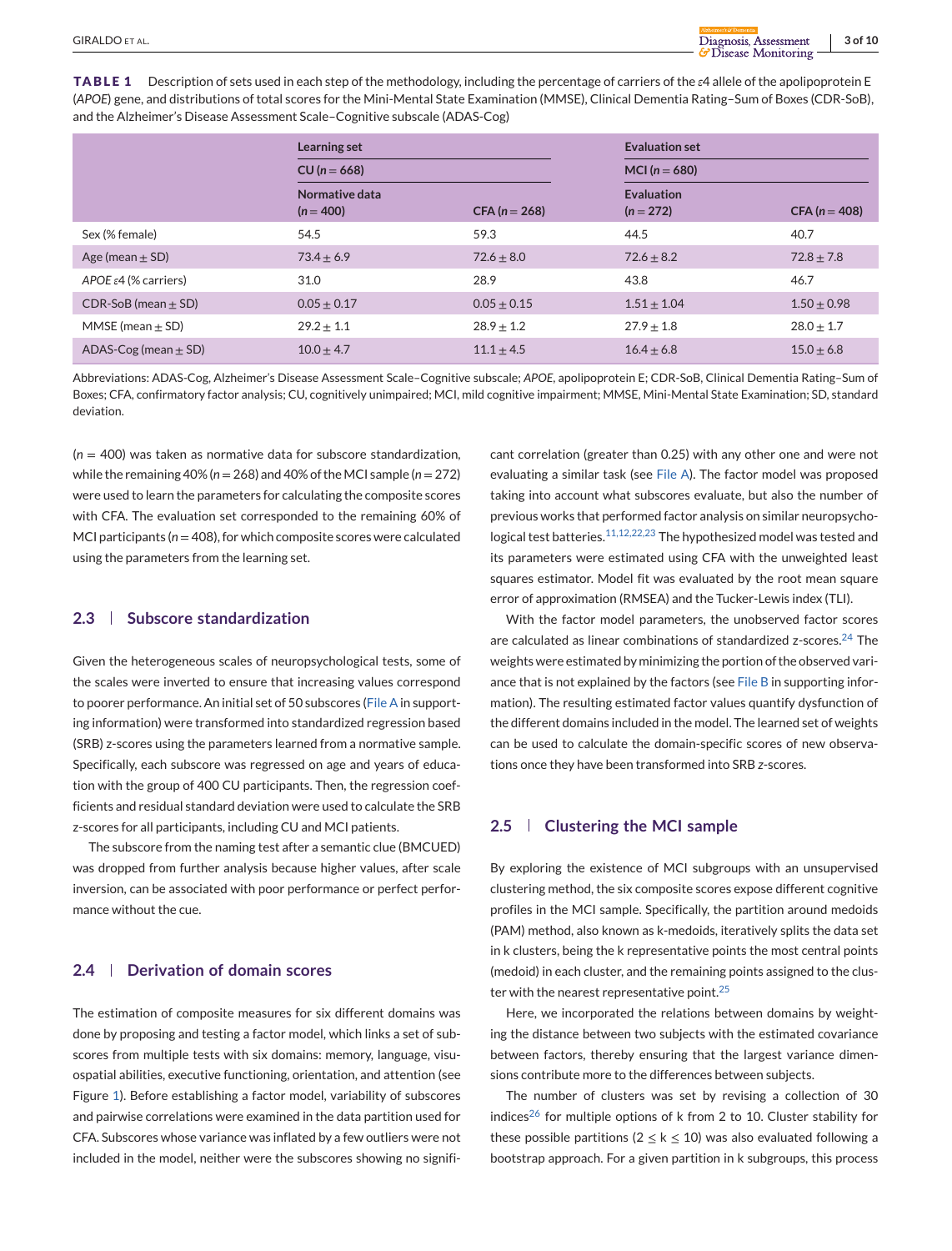<span id="page-3-0"></span>

**FIGURE 1** Proposed factor model connecting six cognitive domains with 35 subscores from nine different neuropsychological tests. A complete table with each subscore code and description can be found in File A in supporting information. ADAS, Alzheimer's Disease Assessment Scale; MMSE, Mini-Mental State Examination; MoCA, Montreal Cognitive Assessment; RAVLT, Rey Auditory Verbal Learning Test

consists of partitioning a subsample (80%) in k subgroups, calculating the overlap with the initial clusters, and repeating this procedure multiple times (1000 iterations). The mean value of the overlap across iterations measures cluster stability.

# 2.5.1 Differences between MCI subgroups

Resulting subgroups of MCI participants were compared in terms of their composite scores per domain and their risk of progression to dementia. Pairwise domain score differences between subgroups were examined with Wilcoxon-Mann-Whitney *U* tests while applying the Bonferroni correction for multiple comparisons. A multivariate Cox proportional hazard regression model tested the subgroup effect in the progression from MCI to AD dementia while controlling for age, sex, and years of education. Kaplan-Meier survival curves illustrated progression to dementia of the different MCI subgroups, and curves were compared using omnibus and pairwise log-rank tests.

## **2.6 Prediction of progression to dementia**

Domain-specific scores were also evaluated in the automated prediction of progression from MCI to AD dementia. This evaluation consisted of classifying MCI patients as either stable or converters follow-ing the time window approach<sup>[27](#page-9-0)</sup> fixing five different time periods: 12,

24, 36, 48, and 60 months. The six composite scores along with age, sex, and years of education were used to train random forest classifiers.<sup>[28](#page-9-0)</sup> A random forest (RF) is an ensemble of decision trees constructed using a bootstrap aggregating approach. To create each decision tree, a new training set is generated by sampling, uniformly and with replacement, the original training set. This procedure ensures the collection of trees comes from independent identically distributed samples. The prediction is given by the majority voting of the decision trees in the ensem-ble, effectively improving the prediction accuracy.<sup>[28](#page-9-0)</sup>

Classification performance was assessed by constructing the receiver operating characteristic (ROC) and calculating its area under the curve (AUC). Depending on the time window, data for training the classifier might be highly unbalanced. This was taken into account when designing the cross-validation scheme: at each iteration, a RF classifier was trained with a balanced subset by randomly selecting the 70% of the underrepresented class with an equal number of samples from the other class. The classifier was tested with the remaining observations, in some cases reaching a larger number of samples. This process was repeated 1000 times per time window.

# **2.7 Implementation**

All methods were implemented in R (version 3.6.3), code for processing ADNI data and reproducing the reported results is available in [https:](https://github.com/diagiraldo/neuropsycho_adni) [//github.com/diagiraldo/neuropsycho\\_adni](https://github.com/diagiraldo/neuropsycho_adni).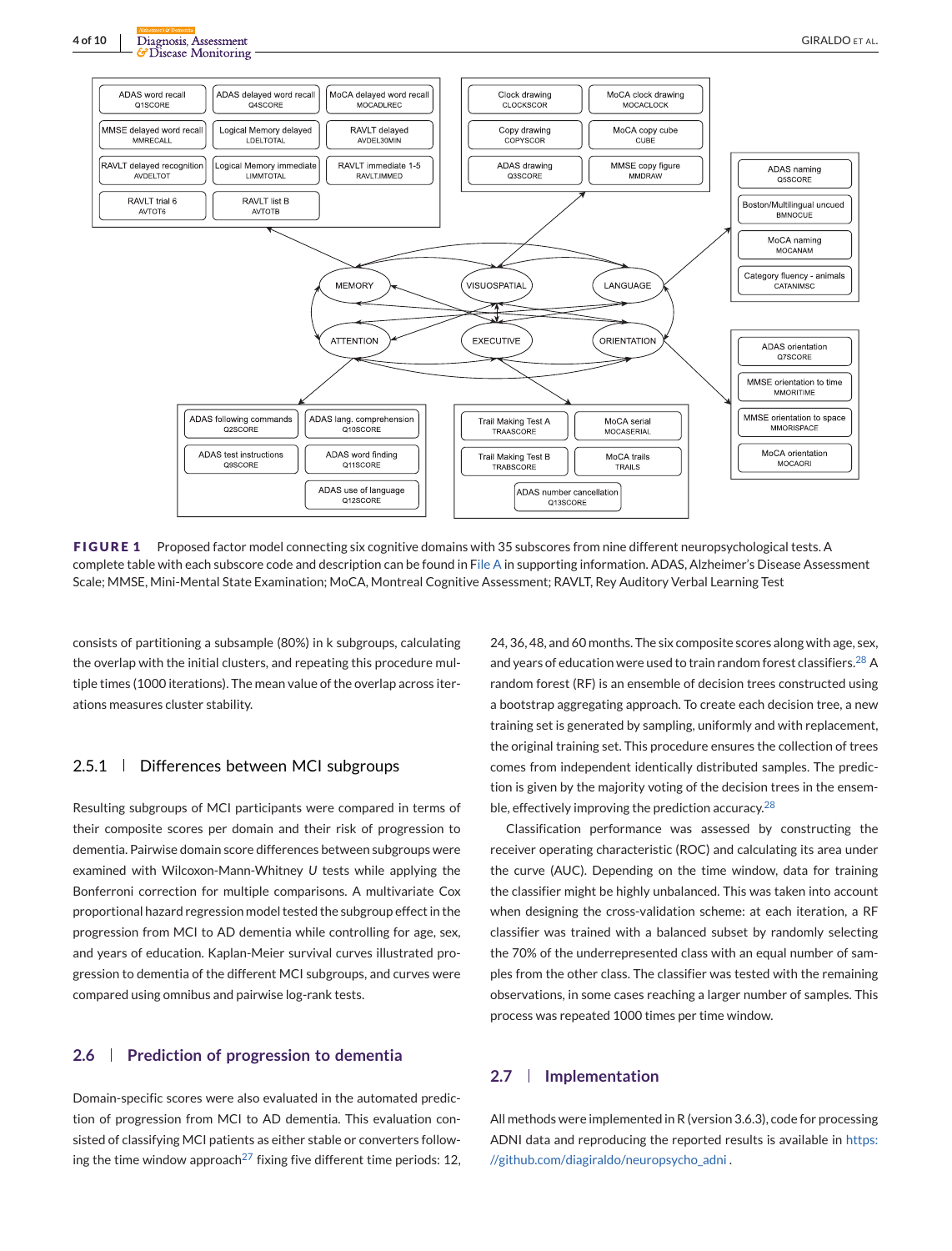## <span id="page-4-0"></span>**TABLE 2** Description of MCI subgroups, along with the CU sample for reference

|                                   | CU                              | <b>MCI</b> subgroup |                       |                       |                       |  |
|-----------------------------------|---------------------------------|---------------------|-----------------------|-----------------------|-----------------------|--|
|                                   | reference                       | MCI <sub>1</sub>    | MCI <sub>2</sub>      | MCI <sub>3</sub>      | MCI <sub>4</sub>      |  |
| N                                 | 668                             | 159                 | 129                   | 88                    | 32                    |  |
| Age (mean $\pm$ SD)               | $73.1 \pm 7.4$                  | $72.4 \pm 7.8$      | $72.2 \pm 7.8$        | $74.6 \pm 7.5$        | $72.9 \pm 7.7$        |  |
| Sex (% female)                    | 56.4                            | 43.4                | 34.9                  | 43.2                  | 43.8                  |  |
| APOE $\varepsilon$ 4 (% carriers) | 30.2                            | 35.9                | 47.3                  | 55.2                  | 75                    |  |
| Memory                            | $-0.59 \pm 0.70$                | $-0.04 + 0.63$      | $0.57 \pm 0.72$       | $0.95 \pm 0.73$       | $1.51 \pm 0.67$       |  |
| Language                          | $-0.26 + 0.56$                  | $-0.18 \pm 0.49$    | $0.39 + 0.72$         | $0.50 \pm 1.01$       | $0.66 \pm 1.00$       |  |
| Executive                         | $-0.14 \pm 0.26$                | $-0.09 \pm 0.26$    | $0.13 \pm 0.47$       | $0.19 \pm 0.44$       | $0.31 \pm 0.62$       |  |
| Visuospatial                      | $-0.27 \pm 0.96$                | $-0.71 \pm 0.43$    | $0.83 \pm 1.09$       | $0.49 \pm 1.40$       | $1.22 \pm 1.35$       |  |
| Orientation                       | $-0.51 \pm 0.82$                | $-0.70 \pm 0.41$    | $-0.59 \pm 0.45$      | $1.60 \pm 0.98$       | $5.06 \pm 1.84$       |  |
| Attention                         | $-0.15 \pm 0.35$                | $-0.08 \pm 0.38$    | $0.11 \pm 0.72$       | $0.28 \pm 1.00$       | $0.22 \pm 0.89$       |  |
| Mean CSI                          | $\overline{\phantom{0}}$        | 0.97                | 0.94                  | 0.9                   | 0.85                  |  |
| Cox proportional HR               | $\hspace{0.1mm}-\hspace{0.1mm}$ | ref.                | 2.57<br>$P \leq .001$ | 3.84<br>$P \leq .001$ | 7.68<br>$P \leq .001$ |  |
| 95% CI                            | $\overline{\phantom{0}}$        | ref.                | $1.59 - 4.20$         | $2.33 - 6.30$         | $4.32 - 13.70$        |  |

Notes: Demographic information, mean and SD of domain composite scores (mean ± SD), mean CSI, and proportional HR with their 95% CI. Abbreviations: *APOE*, apolipoprotein E; CI, confidence interval; CSI, cluster stability index; CU, cognitively unimpaired; HR, hazard ratio; MCI, mild cognitive impairment; SD, standard deviation.

# **3 RESULTS**

# **3.1 Domain scores**

Fit statistics given by CFA indicate a good model fit (RMSEA  $= 0.09$ ,  $TLI = 0.95$ ). After the factor model parameters are estimated, domain composite scores are obtained as linear combinations of subscores. Weights for this calculation are presented in File B.

## **3.2 Subgroups of MCI patients**

The cognitive state of MCI participants was characterized by the six domain scores and different impairment profiles were found in the MCI patient sample by cluster analysis. After the distance between subjects is estimated, there are multiple criteria to choose the number of clusters (*k*) into which data could be divided. After examining 30 different indices,  $26$  data partition in four clusters was suggested by 13 of these indices. Additionally, the mean cluster stability index was checked for multiple values of *k* resulting in values above 0.85 for  $2 \le k \le 4$ . PAM was applied to divide the MCI sample into four different subgroups. The description of these subgroups is presented in Table 2 along with the description of the group of CU participants as a reference. Figure [2](#page-5-0) shows the distributions of domain dysfunction scores for each one of the MCI subgroups. A total of 60 pairwise tests was performed to compare domain composite scores between MCI subgroups and against the CU group, effect size *r* was computed for each test, and *P*-values were adjusted for multiple comparisons using the Bonferroni correction. Two profiles were observed at the extremes of the dysfunction spectrum: group 1 exhibits the lowest impairment in all domains, being comparable with the CU group,

and group 4 has the highest dysfunction scores in five out of six domains.

In the control-like subgroup, 49 out of 159 individuals progressed to dementia on the course of the follow-up; those participants converted on average 44.5 months after evaluation. This particular subgroup supports previous findings, which suggest a considerable number of false positives in the diagnosis of MCI in the ADNI database.[29,30](#page-9-0)

Characterization of MCI participants with the six proposed domain dysfunction scores revealed four different cognitive profiles in the sample of ADNI participants diagnosed with MCI:

- MCI 1 shows the lowest scores for all six domains. Compared to controls, this group shows significantly higher memory dysfunction (effect size  $r = 0.31$ ,  $P < .00005$ ) and lower visuospatial dysfunction score (effect size *r* = 0.17*,P* = .00008). Indeed, these participants should have exhibited some memory impairment during the neuropsychological evaluation to be diagnosed with MCI according to the ADNI criteria.
- MCI 2 is more impaired than MCI 1 in memory (effect size *r* = 0.39*, P* < .00005), language (effect size *r* = 0.44*, P* < .00005), executive function (effect size *r* = 0.25*, P* = .0012), and visuospatial abilities (effect size *r* = 0.75*, P* < .00005). Although the attention dysfunction does not differ from MCI 1, it does differ with respect to CU (effect size  $r = 0.18$ ,  $P = .00001$ ).
- The third subgroup (MCI 3) differs from MCI 2 only in memory (effect size  $r = 0.25$ ,  $P = .015$ ) and orientation (effect size *r* = 0.81*, P* < .00005).
- The last subgroup (MCI 4) differs from MCI 3 in memory (effect size *r* = 0.32*,P* = .026) and orientation (effect size *r* = 0.73*, P* < .00005).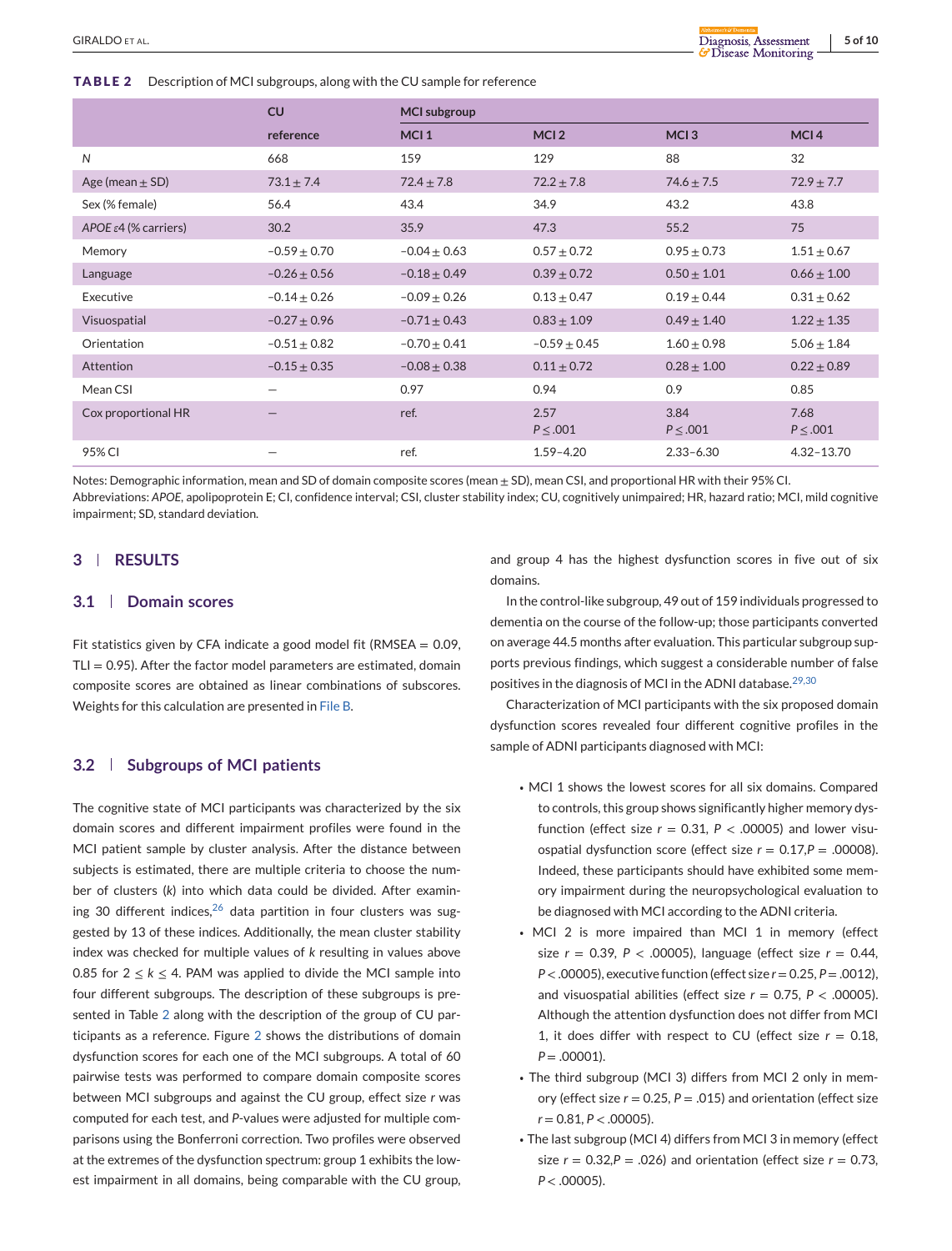<span id="page-5-0"></span>

**FIGURE 2** Distribution of domain dysfunction scores per mild cognitive impairment (MCI) subgroup including the complete group of cognitively unimpaired (CU) participants as reference

Kaplan-Meier survival curves for the four subgroups of MCI are illustrated in Figure [3.](#page-6-0) According to the pairwise comparison between curves, MCI subgroup 1 exhibits significantly lower progression probability than the other three subgroups, and subgroup 4 has significantly higher progression probability than the rest of subgroups. The resulting MCI subgroups show distinctive survival curves confirming that the different cognitive profiles are related with different progression risk.

The multivariate Cox models took the control-like subgroup (MCI 1) as reference and included sex, age, and years of education as covariates. The resulting proportional hazard ratios (HR) are presented in Table [2,](#page-4-0) HR estimates for MCI 2 and 3 compared to MCI 1 are 2.57 (95% confidence interval [CI: 1.59–4.20]), and 3.84 (95% CI [2.33–6.30]), respectively. Significantly higher HR results for MCI subgroup 4, which have a risk of progression to AD dementia around 7.7 (95% CI [4.32– 13.70]) times higher than the risk for the control-like subgroup. From the Cox model, age, years of education, and sex had no effect.

# **3.3 Automated prediction of progression to AD dementia**

Classifiers were trained for each time window with the six domain scores, years of education, age, and sex. To compare with standard outcome measures, at each iteration of the validation scheme, two additional classifiers were trained while including the same covariates using the same sets of observations. The first one was trained with the scores of commonly used neuropsychological tests, namely the ADAS-Cog,

MMSE, MoCA, and AVLT, while the second was trained only with the ADAS-Cog. The number of trees for all RF was set at 200. The distributions of the AUC values per time period across the 1000 iterations for the three classifiers are shown in Figure [4,](#page-6-0) mean AUC for classification with domain scores are 0.68, 075, 0.74, 0.74, and 0.76 for prediction within 12, 24, 36, 48, and 60 months, respectively.

Classifier performance is significantly higher when trained with domain scores rather than with the set of test totals, including the ADAS-Cog. When predicting MCI conversion within 12 months, resulting mean AUCs are 0.68 and 0.63 (Cohen's *d* = 0.73, *P* ≤ .00001) for classifiers trained with dysfunction scores and total tests, respectively. When the conversion prediction is done within 60 months, these mean AUC values are 0.76 and 0.69 (Cohen's *d* = 1.59, *P* ≤ .00001), respectively. Although it might be counter-intuitive that prediction performance is better for the long term than for the short term, this is likely due to the varying number of cases used for training and testing at each time window (see File C in supporting information).

# **4 DISCUSSION**

This work has introduced a data-driven methodology to characterize the cognitive state of MCI patients by developing specific domain scores using subscores from the neuropsychological tests battery applied to the ADNI participants. These domain scores highlight subgroups of MCI patients who exhibit different risks of progression to AD dementia, and show better performance than standard outcomes when predicting conversion from MCI to dementia up to 5 years.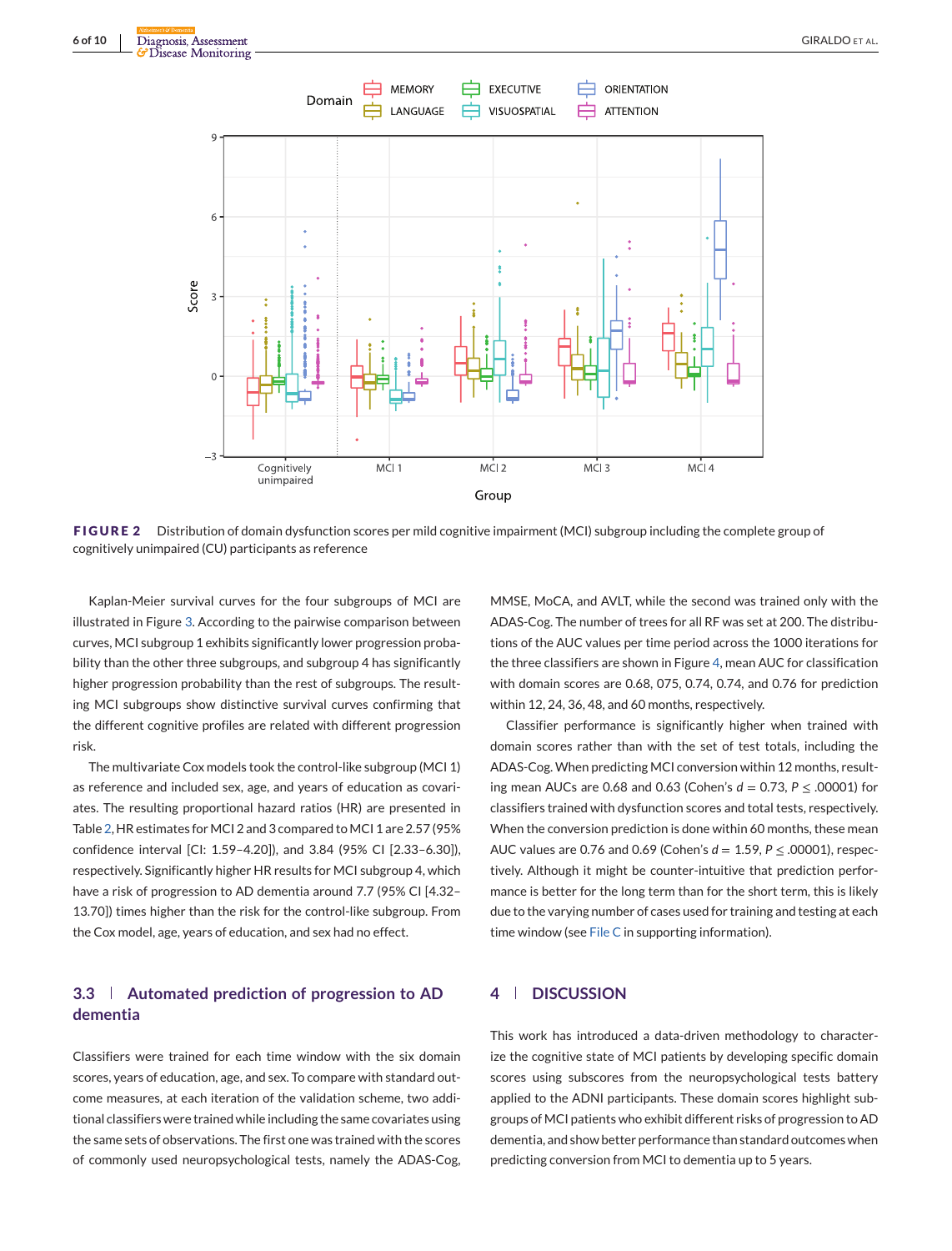<span id="page-6-0"></span>

**FIGURE 3** Kaplan-Meier curves for the mild cognitive impairment (MCI) subgroups



**FIGURE 4** Distribution of area under the curve values for prediction of progression from mild cognitive impairment (MCI) to dementia within 12, 24, 36, 48, and 60 months. Classifiers trained with composite domain scores consistently outperform classifiers trained with the Alzheimer's Disease Assessment Scale –Cognitive subscale (ADAS-Cog), and with the set of total tests scores from ADAS-Cog, Mini-Mental State Examination (MMSE), Montreal Cognitive Assessment (MoCA), and Rey Auditory Verbal Learning Test (AVLT)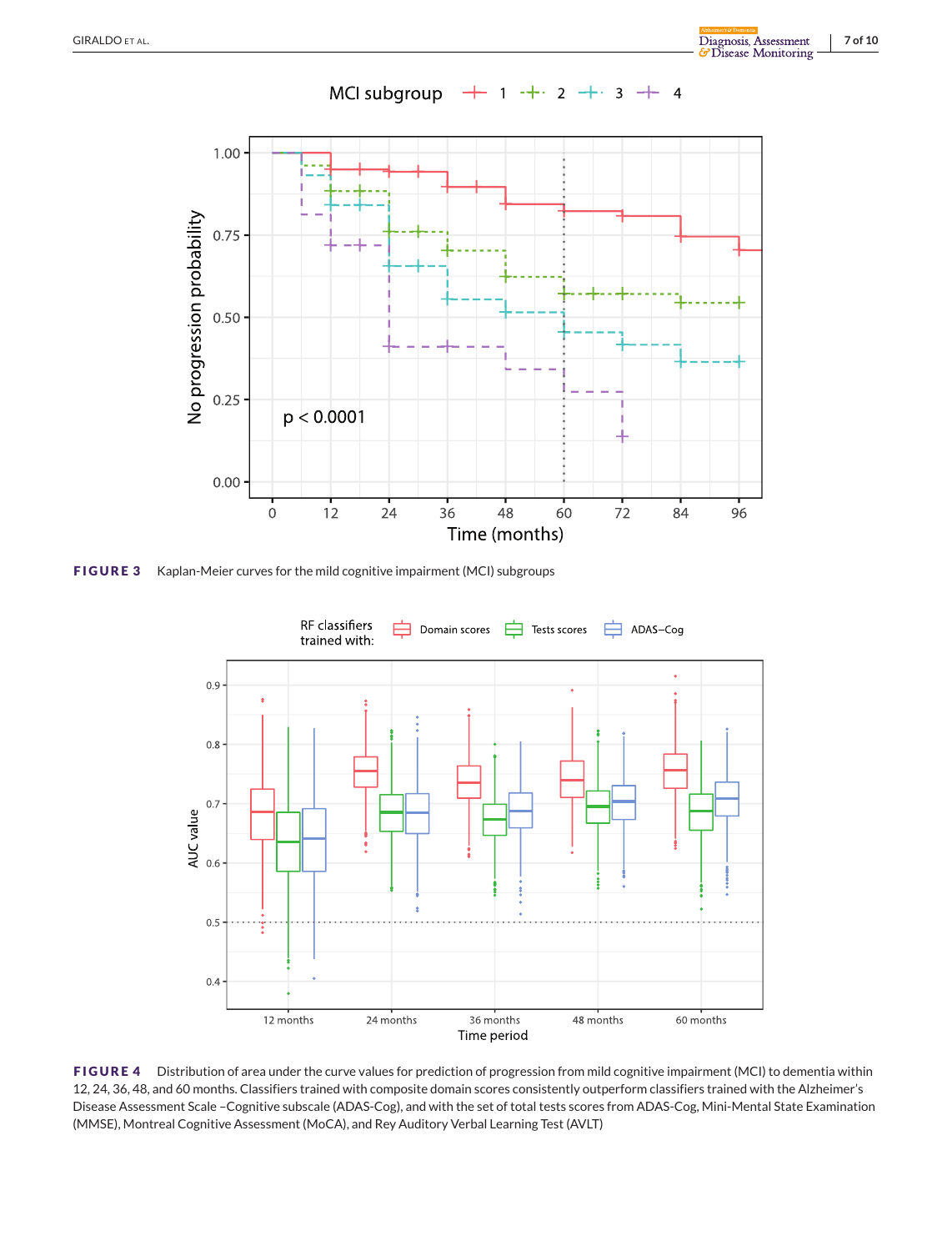A six-factor model estimates simultaneously composite scores for all the domains. By learning the weights for domain score calculation from a sample containing both CU and MCI in similar proportions, we can capture a more general statistical structure of the cognitive evaluation than if we had used a narrower sample within the spectrum of impairment. This is an extension of previous works that establish single-factor models to obtain a composite measure for particu-lar domains such as memory<sup>[11](#page-8-0)</sup> and executive functioning.<sup>[12](#page-8-0)</sup> Memory composite score in this work strongly agrees with the one hypothesized for ADNI-Mem, $^{11}$  $^{11}$  $^{11}$  resulting therefore in highly correlated memory measures (*r* = −0.943*, P* < .00005). Executive function score pro-posed here is also correlated with ADNI-EF<sup>[12](#page-8-0)</sup> ( $r = -0.818, P < .00005$ ), even though subscores from ADAS-Cog and MoCA, not considered in ADNI-EF, were herein included.

This investigation evaluates the characterization with two complementary analyses with a sample of MCI patients: unsupervised clustering and automated prediction of future progression to dementia. In the first analysis, MCI heterogeneity is approximated by the six domain composite scores instead of multiple separate scores per domain. As weights for domain score calculation were obtained as a solution that minimizes the portion of the variance that is not explained by the factors, $24$  the obtained composite scores do mitigate the effect of individual measurement errors, leading to more robust measures of impairment for each domain. This is a methodological advantage over previous works that studied MCI heterogeneity with separate neuropsychological scores per domain.<sup>29-31</sup> Another methodological advantage consists in adapting the notion of distance between subjects by including the domain covariance in the metrics. Most of the state-of-the-art research performs the cluster analysis<sup>29,31-33</sup> using the Euclidean distance to compare sets of cognitive variables between individuals. However, this distance relies on the assumption of orthogonality between dimensions and therefore each measure is considered independent from the other ones, an assumption hard to hold and far from the given nature of the data.

The cognitive characterization presented partitioned the MCI group into four different subgroups. Beyond the methodological differences, the obtained division is consistent with previous works investigating cognitive heterogeneity in MCI with ADNI data.<sup>29-31,34</sup> All these works also identified a subgroup of control-like individuals in the group of participants diagnosed with amnestic MCI according to ADNI criteria, and two or three MCI subgroups, which vary in the level of impairment of memory, executive function,  $31$  and language.  $29$  In this work, the separation between the remaining three MCI subgroups is guided by two domains that covary closely, memory and orientation, while showing relatively similar levels of impairment in language, executive functioning, visuospatial abilities, and attention. Examination of future progression to dementia for the different MCI subgroups in this study resulted in well-differentiated survival curves, providing evidence for the usefulness of the proposed characterization to stratify the risk of progression to dementia during the upcoming 5 years. Therefore, the progressive risk of progression from MCI 1 to MCI 4 seems to be driven by memory and orientation. Although the important role of orientation might be unexpected, it is coherent with previous works that have iden-

tified orientation subscores among the most sensitive measures of cognitive impairment.[4,35](#page-8-0) The four MCI subgroups are similar in terms of age and sex distribution, but they exhibit differences in the percentages of *APOE ε*4 carriers (including the genotypes *APOE ε*2/*ε*4, APOE *ε*3/*ε*4, and *APOE ε*4/*ε*4). Although the relation between *APOE* status and risk of AD dementia is widely known, the fact that this known pattern was exposed by orientation impairment might be worthy of further analysis in future work.

The domain scores were also evaluated for automatically predicting future progression from MCI to AD dementia. Cross-validated results demonstrate that classifiers trained with our composite scores consistently outperform classifiers trained with the ADAS-Cog and multiple standard cognitive measures in addition to the ADAS-Cog, such as the MMSE, MoCA, and the AVLT. Prediction with domain scores also outperforms prediction with other cognitive composite scores in the literature.[4,35,36](#page-8-0) When the domain scores are accompanied by the Clinical Dementia Rating (CDR) and the Functional Activities Questionnaire (FAQ), prediction performance is slightly better than the prediction with a set of 22 selected neuropsychological features. $37$  Information about a fairer comparison with the state-of-the-art can be found in File C.

Considering that psychiatric conditions may play an important role in the development of cognitive impairment, we tested if the addition of psychiatric information improved the performance of progression prediction. Classification results indicate a very modest improvement of AUC values suggesting that psychiatric symptoms give little additional information that could be used to distinguish between MCI patients that will or will not progress to dementia. More details about this experiment and results are in File C.

One important limitation of this study is that only data from ADNI were used, so generalization to other samples of populations was not tested. The main reason for this is that the proposed methodology needs the subscores from neuropsychological tests and information with this level of detail is not available in other public databases.

The presented set of composite scores leads to a quantitative characterization of cognitive state for MCI patients. The presented results demonstrate that these composite domain scores are useful to stratify MCI patients and predict their future progression to dementia. Therefore, those scores could be easily included for patient monitoring or clinical trials. Future work should include longitudinal evaluation of domain dysfunction, along with AD biomarkers, that could improve understanding of the continuum between MCI and AD dementia.

## **ACKNOWLEDGMENTS**

Data collection and sharing for this project was funded by the Alzheimer's Disease Neuroimaging Initiative (ADNI; National Institutes of Health Grant U01 AG024904) and DOD ADNI (Department of Defense award number W81XWH-12-2-0012). ADNI is funded by the National Institute on Aging, the National Institute of Biomedical Imaging and Bioengineering, and through generous contributions from the following: AbbVie; Alzheimer's Association; Alzheimer's Drug Discovery Foundation; Araclon Biotech; BioClinica, Inc.; Biogen;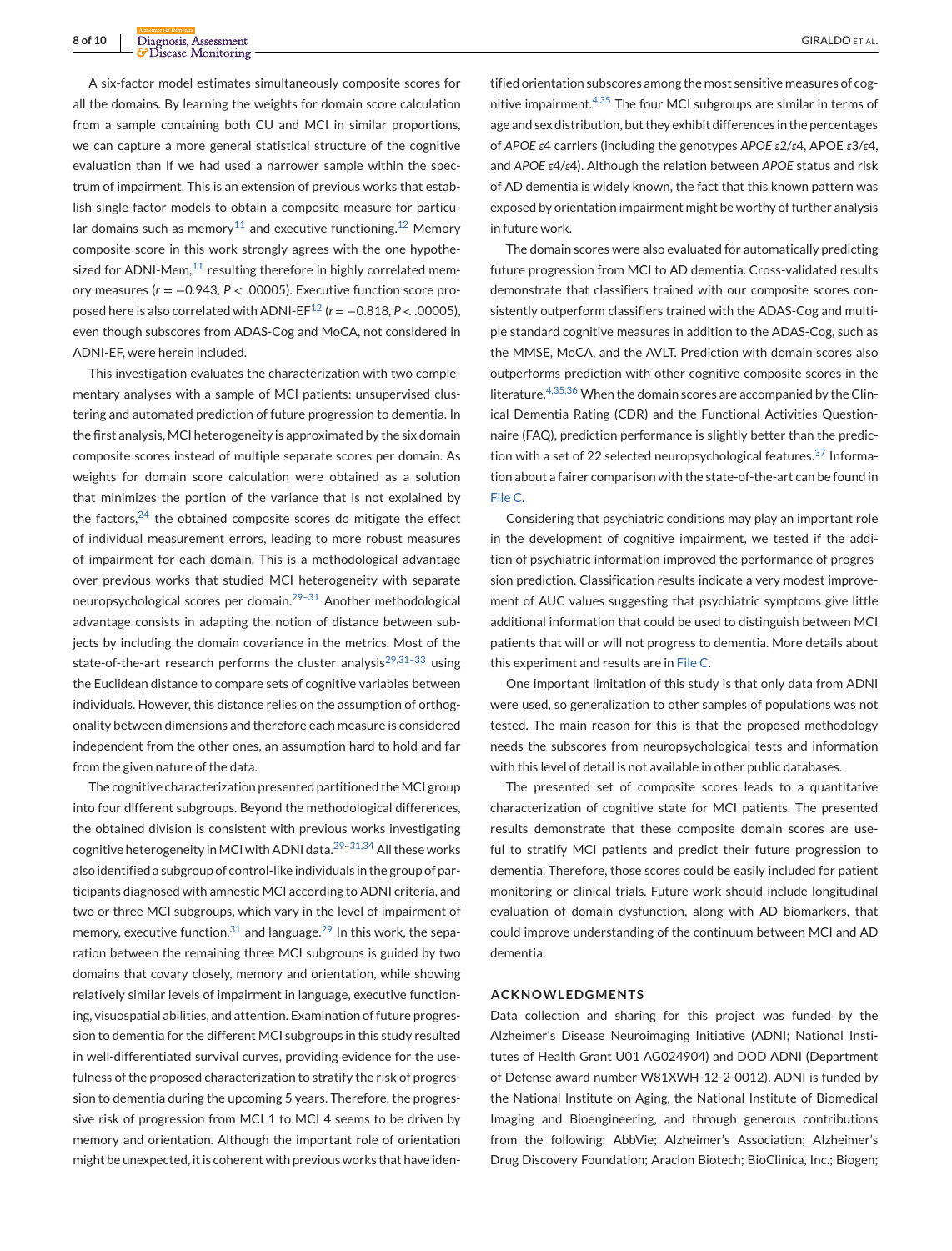<span id="page-8-0"></span>Bristol-Myers Squibb Company; CereSpir, Inc.; Cogstate; Eisai Inc.; Elan Pharmaceuticals, Inc.; Eli Lilly and Company; EuroImmun; F. Hoffmann-La Roche Ltd and its affiliated company Genentech, Inc.; Fujirebio; GE Healthcare; IX-ICO Ltd.; Janssen Alzheimer Immunotherapy Research & Development, LLC; Johnson & Johnson Pharmaceutical Research & Development LLC; Lumosity; Lundbeck; Merck & Co., Inc.; Meso Scale Diagnostics, LLC; NeuroRx Research; Neurotrack Technologies; Novartis Pharmaceuticals Corporation; Pfizer Inc.; Piramal Imaging; Servier; Takeda Pharmaceutical Company; and Transition Therapeutics. The Canadian Institutes of Health Research is providing funds to support ADNI clinical sites in Canada. Private sector contributions are facilitated by the Foundation for the National Institutes of Health [\(www.fnih.org\)](http://www.fnih.org). The grantee organization is the Northern California Institute for Research and Education, and the study is coordinated by the Alzheimer's Therapeutic Research Institute at the University of Southern California. ADNI data are disseminated by the Laboratory for Neuro Imaging at the University of Southern California. D. L. Giraldo was funded by a grant from the Departamento Administrativo de Ciencia, Tecnologíat'ıa e Innovación - COLCIENCIAS (727).

## **ETHICAL STATEMENT**

All procedures followed in ADNI 1/GO/2/3 were conducted according to Good Clinical Practice guidelines, the Declaration of Helsinki, US 21CFR Part 50 – Protection of Human Subjects, and Part 56 – Institutional Review Boards/Research Ethics Board, and pursuant to state and federal HIPAA regulations. Written informed consent was obtained from all participants and/or authorized representatives at each site. More details about the ethical considerations can be found in the clinical protocols at <http://adni.loni.usc.edu/methods/documents/> (this article does not contain any studies with human participants performed by any of the authors).

# **CONFLICTS OF INTEREST**

The authors report no conflicts of interest.

#### **REFERENCES**

- 1. Alzheimer's disease facts and figures.*Alzheimers Dement* 2020;16:391- 460. <https://doi.org/10.1002/alz.12068>
- 2. Mehta D, Jackson R, Paul G, et al. Why do trials for Alzheimer's disease drugs keep failing? A discontinued drug perspective for 2010-2015. *Expert Opin Investig Drugs*. 2017;26:735-739. [https://doi.org/10.1080/](https://doi.org/10.1080/13543784.2017.1323868) [13543784.2017.1323868.](https://doi.org/10.1080/13543784.2017.1323868)
- 3. Sabbagh MN, Hendrix S, Harrison JE. FDA position statement "Early Alzheimer's disease: developing drugs for treatment, Guidance for Industry". *Alzheimers Dement*. 2019;5:13-19. [https://doi.org/10.1016/](https://doi.org/10.1016/j.trci.2018.11.004) [j.trci.2018.11.004.](https://doi.org/10.1016/j.trci.2018.11.004)
- 4. Raghavan N, Samtani MN, Farnum M, et al. The ADAS-Cog revisited: novel composite scales based on ADAS-Cog to improve efficiency in MCI and early AD trials. *Alzheimers Dement*. 2013;9:S21-S31. [https://](https://doi.org/10.1016/j.jalz.2012.05.2187) [doi.org/10.1016/j.jalz.2012.05.2187.](https://doi.org/10.1016/j.jalz.2012.05.2187)
- 5. Grochowalski JH, Liu Y, Siedlecki KL. Examining the reliability of ADAS-Cog change scores. *Aging, Neuropsychology, and Cognition*. 2016;23:513-529. [https://doi.org/10.1080/13825585.2015.](https://doi.org/10.1080/13825585.2015.1127320) [1127320.](https://doi.org/10.1080/13825585.2015.1127320)
- 6. Loewenstein DA, Ownby RMD, Schram L, et al. An evaluation of the NINCDS-ADRDA neuropsychological criteria for the assessment of

Alzheimers disease: a confirmatory factor analysis of single versus multi-factor models. *J Clin Exp Neuropsychol*. 2001;23:274-284. [https://](https://doi.org/10.1076/jcen.23.3.274.1191) [doi.org/10.1076/jcen.23.3.274.1191.](https://doi.org/10.1076/jcen.23.3.274.1191) Neuropsychology, Development and Cognition: Section A.

- 7. Weintraub S, Wicklund AH, Salmon DP. The neuropsychological profile of Alzheimer disease. *Cold Spring Harb Perspect Med*. 2012;2. [https:](https://doi.org/10.1101/cshperspect.a006171) [//doi.org/10.1101/cshperspect.a006171.](https://doi.org/10.1101/cshperspect.a006171)
- 8. Garcia-Alvarez L, Gomar JJ, Sousa A, et al. Breadth and depth of working memory and executive function compromises in mild cognitive impairment and their relationships to frontal lobe morphometry and functional competence. *Assessment & Disease Monitoring*. 2019;11:170-179. [https://doi.org/10.1016/j.dadm.2018.12.010.](https://doi.org/10.1016/j.dadm.2018.12.010) Alzheimer's & Dementia: Diagnosis.
- 9. Tatsuoka C, Tseng H, Jaeger J, et al. Modeling the heterogeneity in risk of progression to Alzheimer's disease across cognitive profiles in mild cognitive impairment. *Alzheimer's Research & Therapy*. 2013;5:14. [https://doi.org/10.1186/alzrt168.](https://doi.org/10.1186/alzrt168)
- 10. Goyal D, Tjandra D, Migrino RQ, et al. Characterizing heterogeneity in the progression of Alzheimer's disease using longitudinal clinical and neuroimaging biomarkers. *Assessment & Disease Monitoring*. 2018;10:629-637. [https://doi.org/10.1016/j.dadm.2018.06.007.](https://doi.org/10.1016/j.dadm.2018.06.007) Alzheimer's & Dementia: Diagnosis.
- 11. Crane PK, Carle A, Gibbons LE, et al. Development and assessment of a composite score for memory in the Alzheimer's Disease Neuroimaging Initiative (ADNI). *Brain Imaging Behav*. 2012;6:502-516. [https://doi.](https://doi.org/10.1007/s11682-012-9186-z) [org/10.1007/s11682-012-9186-z.](https://doi.org/10.1007/s11682-012-9186-z)
- 12. Gibbons LE, Carle AC, Mackin RS, et al. A composite score for executive functioning, validated in Alzheimer's Disease Neuroimaging Initiative (ADNI) participants with baseline mild cognitive impairment. *Brain Imaging Behav*. 2012;6:517-527. [https://doi.org/10.1007/](https://doi.org/10.1007/s11682-012-9176-1) [s11682-012-9176-1.](https://doi.org/10.1007/s11682-012-9176-1)
- 13. Rosen W, Mohs RC, Davis KL. A new rating scale for Alzheimer's disease. *Am J Psychiatry*. 1984;141:1356-1364. [https://doi.org/10.1176/](https://doi.org/10.1176/ajp.141.11.1356) [ajp.141.11.1356.](https://doi.org/10.1176/ajp.141.11.1356)
- 14. Folstein MF, Folstein SE, McHugh PR. "Mini-mental state": a practical method for grading the cognitive state of patients for the clinician. *J Psychiatr Res*. 1975;12. [https://doi.org/10.1016/0022-3956\(75\)](https://doi.org/10.1016/0022-3956(75)90026-6) [90026-6.](https://doi.org/10.1016/0022-3956(75)90026-6)
- 15. Nasreddine ZS, Phillips NA, Bédirian V, Charbonneau S, Whitehead V, Collin I, et al. The Montreal Cognitive Assessment, MoCA: a Brief Screening Tool For Mild Cognitive Impairment. *J Am Geriatr Soc*. 2005;53:695-699. [https://doi.org/10.1111/j.1532-5415.2005.53221.](https://doi.org/10.1111/j.1532-5415.2005.53221.x) [x.](https://doi.org/10.1111/j.1532-5415.2005.53221.x)
- 16. Wechsler D, *Wechsler Memory Scale-Revised: Manual*. Harcourt Brace Jovanovich; 1987.
- 17. Goodglass H, Kaplan E. *The Assessment of Aphasia and Related Disorders*. Lea & Febiger. 1983.
- 18. Morris JC, Heyman A, Mohs RC, et al. The Consortium to Establish a Registry for Alzheimer's Disease (CERAD). Part I. Clinical and neuropsychological assesment of Alzheimer's disease.*Neurology*. 1989;39. [https://doi.org/10.1212/WNL.39.9.1159.](https://doi.org/10.1212/WNL.39.9.1159)
- 19. Reitan RM, Wolfson D. *The Halstead-Reitan Neuropsychological Test Battery: Theory and Clinical Interpretation*. Neuropsychology Press; 1985.
- 20. Kaplan E, Goodglass H, Weintraub S. *The Boston Naming Test. Lea and Febiger*. 1989.
- 21. Gollan TH, Weissberger GH, Runnqvist E, et al. Self-ratings of spoken language dominance: a Multilingual Naming Test (MINT) and preliminary norms for young and aging Spanish–English bilinguals. *Bilingualism: Language and Cognition*. 2011;15:594-615. [https://doi.org/10.](https://doi.org/10.1017/s1366728911000332) [1017/s1366728911000332.](https://doi.org/10.1017/s1366728911000332)
- 22. Park LQ, Gross AL, McLaren DG, et al. Confirmatory factor analysis of the ADNI neuropsychological battery. *Brain Imaging Behav*. 2012;6:528-539. [https://doi.org/10.1007/s11682-012-9190-3.](https://doi.org/10.1007/s11682-012-9190-3)
- 23. Giraldo DL, Sijbers J, Romero E. Quantifying cognition and behavior in normal aging, mild cognitive impairment, and Alzheimer's dis-